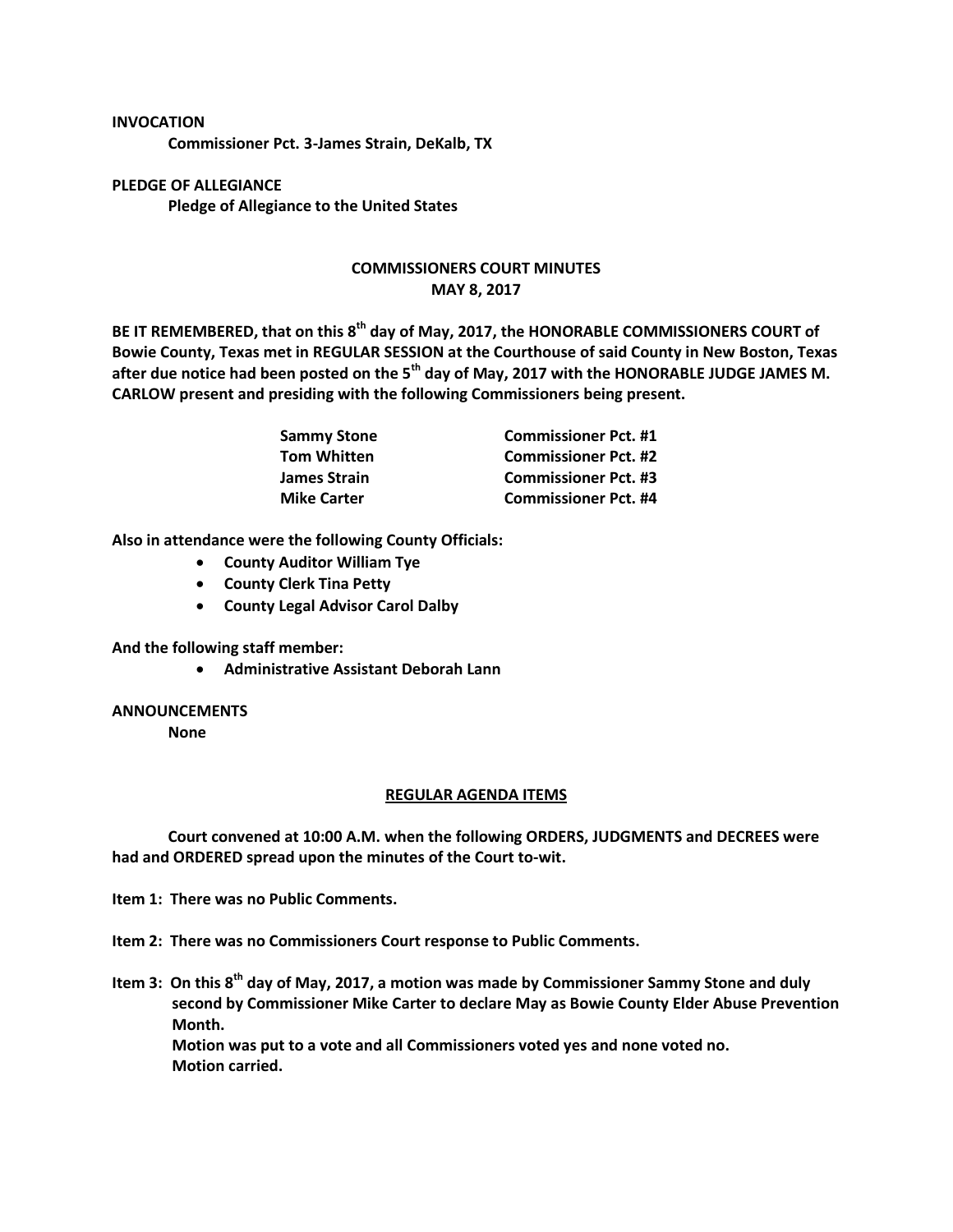- **Item 4: On this 8th day of May, 2017, a motion was made by Commissioner James Strain and duly second by Commissioner Tom Whitten to approve the Proclamation (declare May 25-27,2017 as Daughters of the Republic of Texas Days). Motion was put to a vote and all Commissioners voted yes and none voted no. Motion carried.**
- **Item 5: On this 8 th day of May, 2017, a motion was made by Commissioner Tom Whitten and duly second by Commissioner James Strain to approve a resolution for reimbursement of Indigent Inmate Representation. Motion was put to a vote and all Commissioners voted yes and none voted no. Motion carried.**
- **Item 6: On this 8th day of May, 2017, a motion was made by Commissioner Mike Carter and duly second by Commissioner Sammy Stone to approve a resolution for the Capital Murder Prosecution CJD Grant #3408601. Motion was put to a vote and all Commissioners voted yes and none voted no. Motion carried.**
- **Item 7: On this 8th day of May, 2017, a motion was made by Commissioner Tom Whitten and duly second by Commissioner James Strain to advertise for bids to repair River Plantation and Bent Tree Road in Pct. 2. Motion was put to a vote and all Commissioners voted yes and none voted no. Motion carried.**
- Item 8: On this 8<sup>th</sup> day of May, 2017, a motion was made by Commissioner Mike Carter and duly **second by Commissioner James Strain to advertise for bids to sell a 1983 Peterbilt Truck VIN 1X9DB9X5DP156666. Motion was put to a vote and all Commissioners voted yes and none voted no. Motion carried.**
- **Item 9: On this 8th day of May, 2017, a motion was made by Commissioner Mike Carter and duly second by Commissioner James Strain to approve the request to abandon the old easement and accept the new easement (Bowie Cass Utility easement for Lot 1, Block 5 of Echo Hills Third Addition). Motion was put to a vote and all Commissioners voted yes and none voted no. Motion carried.**
- **Item 10: On this 8th day of May, 2017, a motion was made by Commissioner Sammy Stone and duly second by Commissioner Mike Carter to approve the budget amendments (line item transfers). Motion was put to a vote and all Commissioners voted yes and none voted no. Motion carried.**
- **Item 11: On this 8th day of May, 2017, a motion was made by Commissioner Mike Carter and duly second by Commissioner Tom Whitten to pay accounts payable. Motion was put to a vote and all Commissioners voted yes and none voted no. Motion carried.**